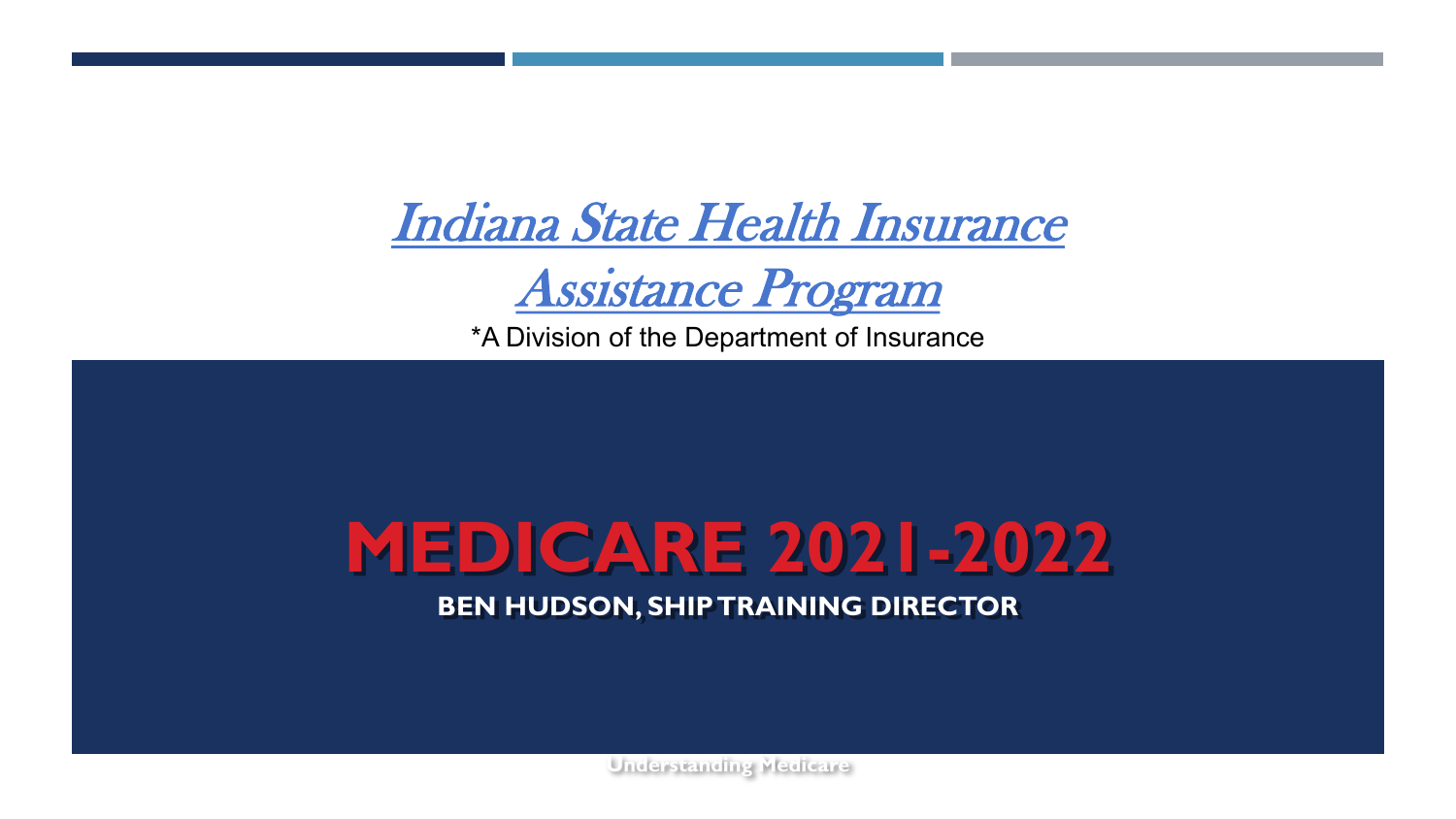#### Medicare – What is it?

- Health insurance for people:
	- Age 65 and older
	- Under age 65 with certain disabilities
		- After 24-months on SS disability
	- Any age with End-Stage Renal Disease (ESRD)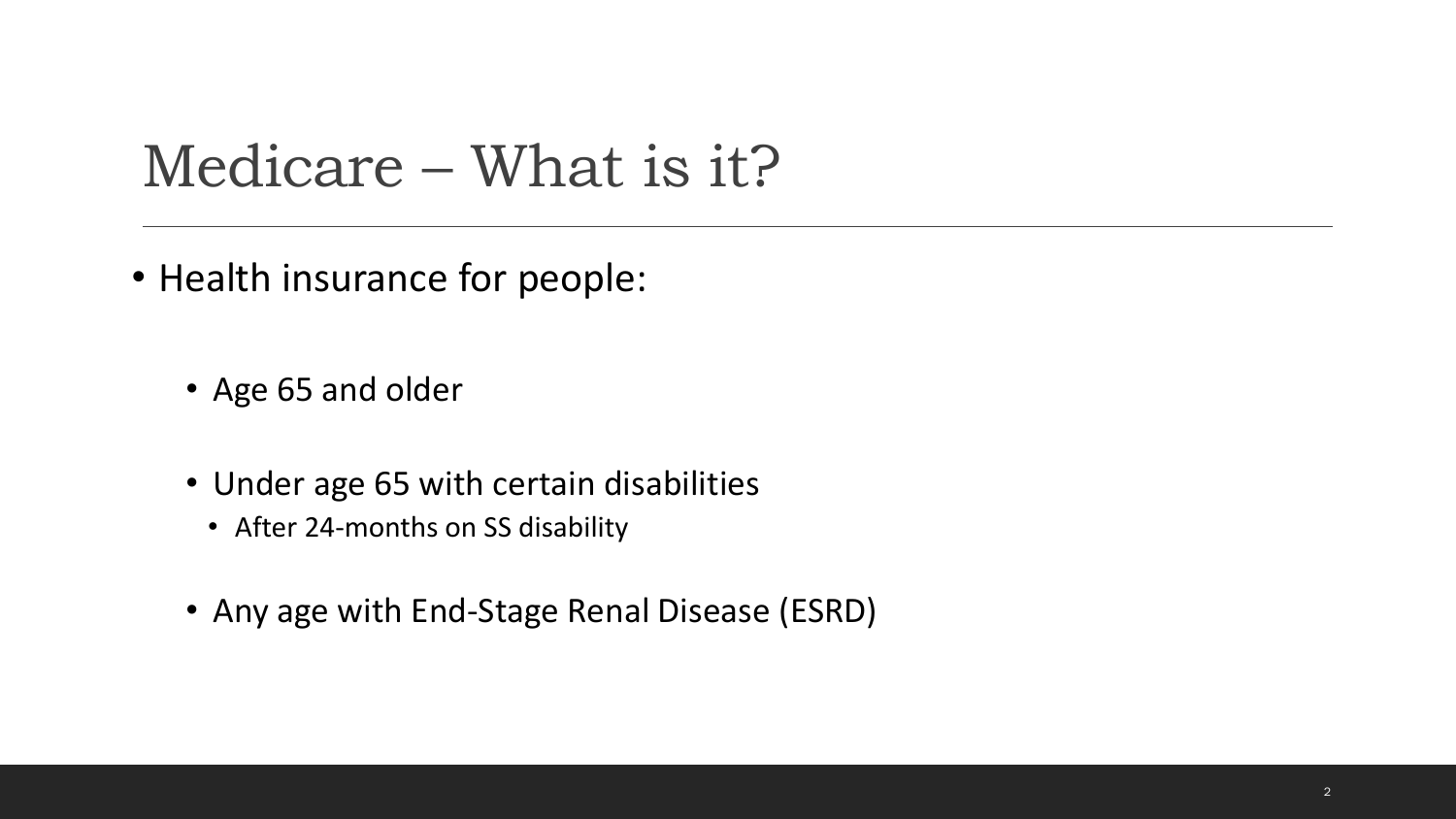## A-B-C-D

Medicare has four parts

- Part A Hospital Insurance
- Part B Medical Insurance
- Part C Medicare Advantage Plans
- Part D Prescription Drug Coverage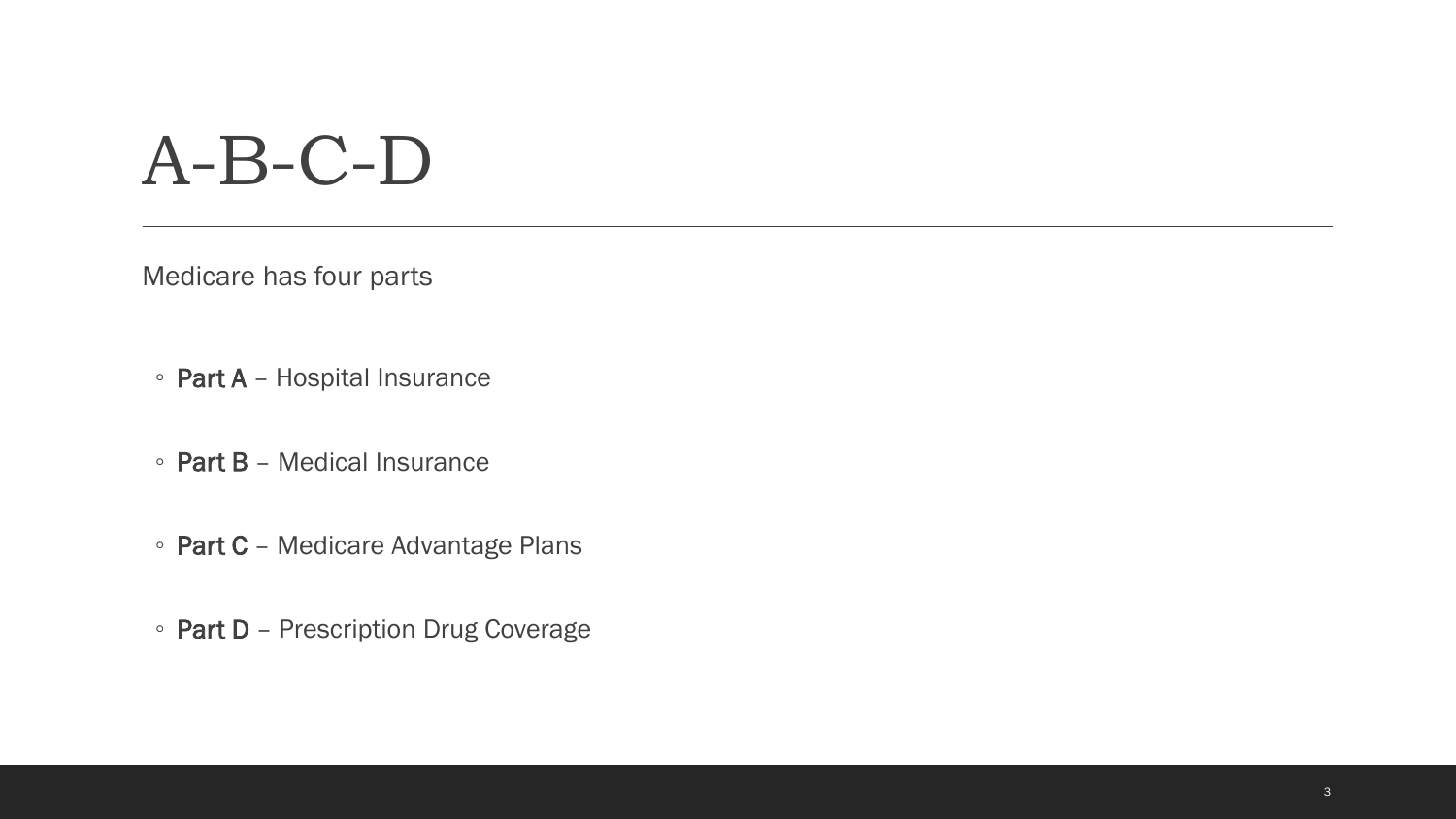| <b>Minimum Coverage</b><br><b>Once Eligible*</b>                                                                                                                                                           | <b>Option 1</b>                                                                             | <b>Option 2</b>                                                                                                       |
|------------------------------------------------------------------------------------------------------------------------------------------------------------------------------------------------------------|---------------------------------------------------------------------------------------------|-----------------------------------------------------------------------------------------------------------------------|
| <b>Must have:</b>                                                                                                                                                                                          | <b>Original Medicare</b>                                                                    | <b>Medicare Advantage Plan (MA)</b>                                                                                   |
| <b>Original Medicare -Part A</b><br>$-Part B$<br>-Part D or other creditable                                                                                                                               | -Part A<br>-Part B<br>-Part D                                                               | Must be enrolled into Medicare<br>Part A and B (benefits provided<br>by Advantage plan)                               |
| drug insurance.                                                                                                                                                                                            | Optional:                                                                                   | Most plans will include a Part D<br>plan built-in.                                                                    |
| *Medicare enrollment can be<br>delayed if covered under you (or<br>your spouse's) employer group<br>health from a company larger than<br>20 employees (100 employees if on<br>Medicare due to disability). | <b>Medicare Supplement</b><br>(Medigap) or other type of<br>secondary insurance<br>coverage | *If you choose a plan without Part D, you<br>will need to have creditable drug insurance<br>from outside of Medicare. |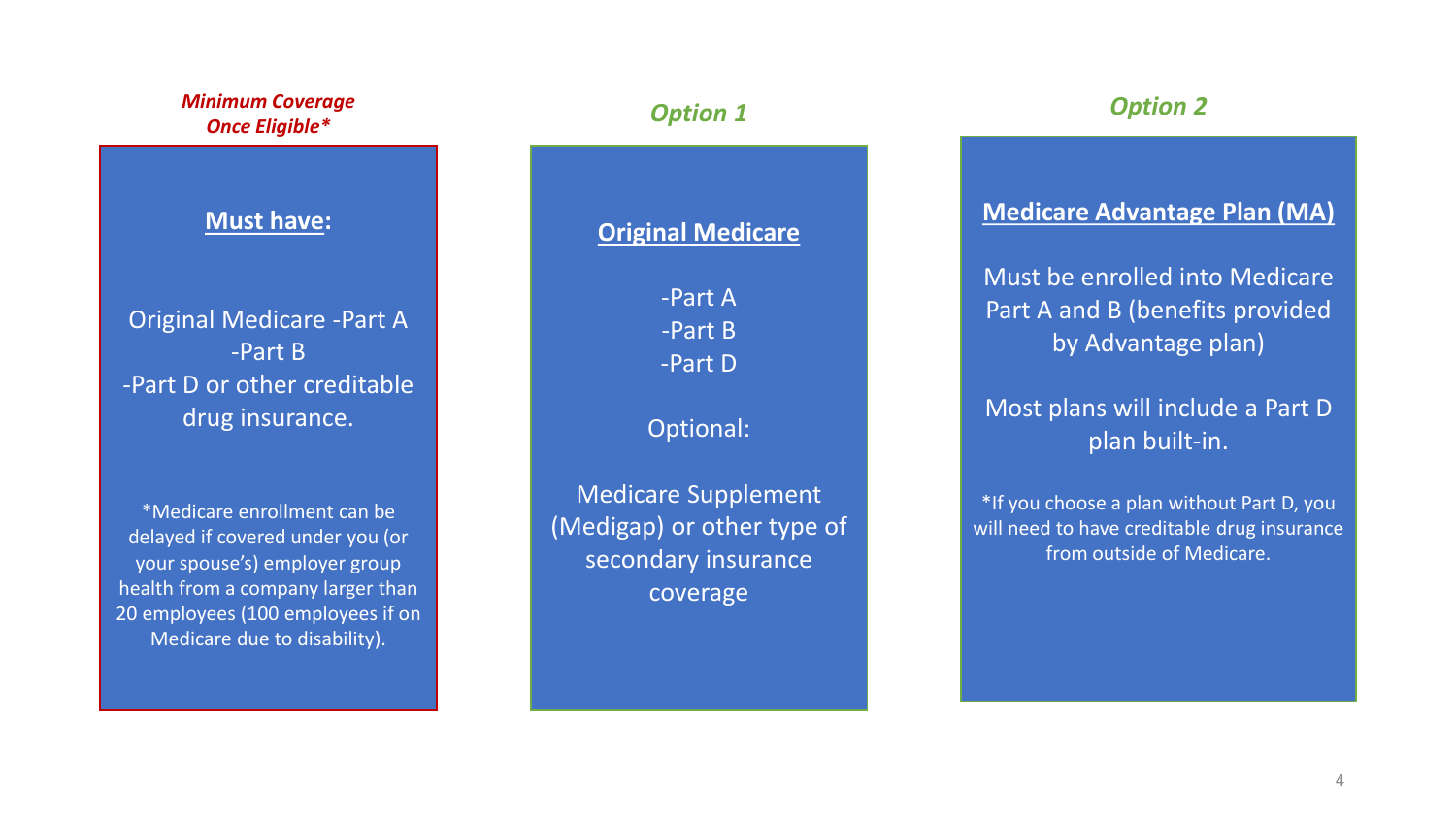### Coordination of Benefits-Employer Insurance

#### **If covered by a Large GHP at 65 years old (or older), you can:**

- Delay Medicare enrollment completely
- Keep employer insurance and Sign Up for Medicare Part A only.
- Keep employer insurance and sign Up for Medicare Part A and B
- Disenroll from employer plan and sign up for Medicare A & B
- NOTE: Can enroll into Medicare anytime while covered by a Large GHP or up to 8-months after retirement.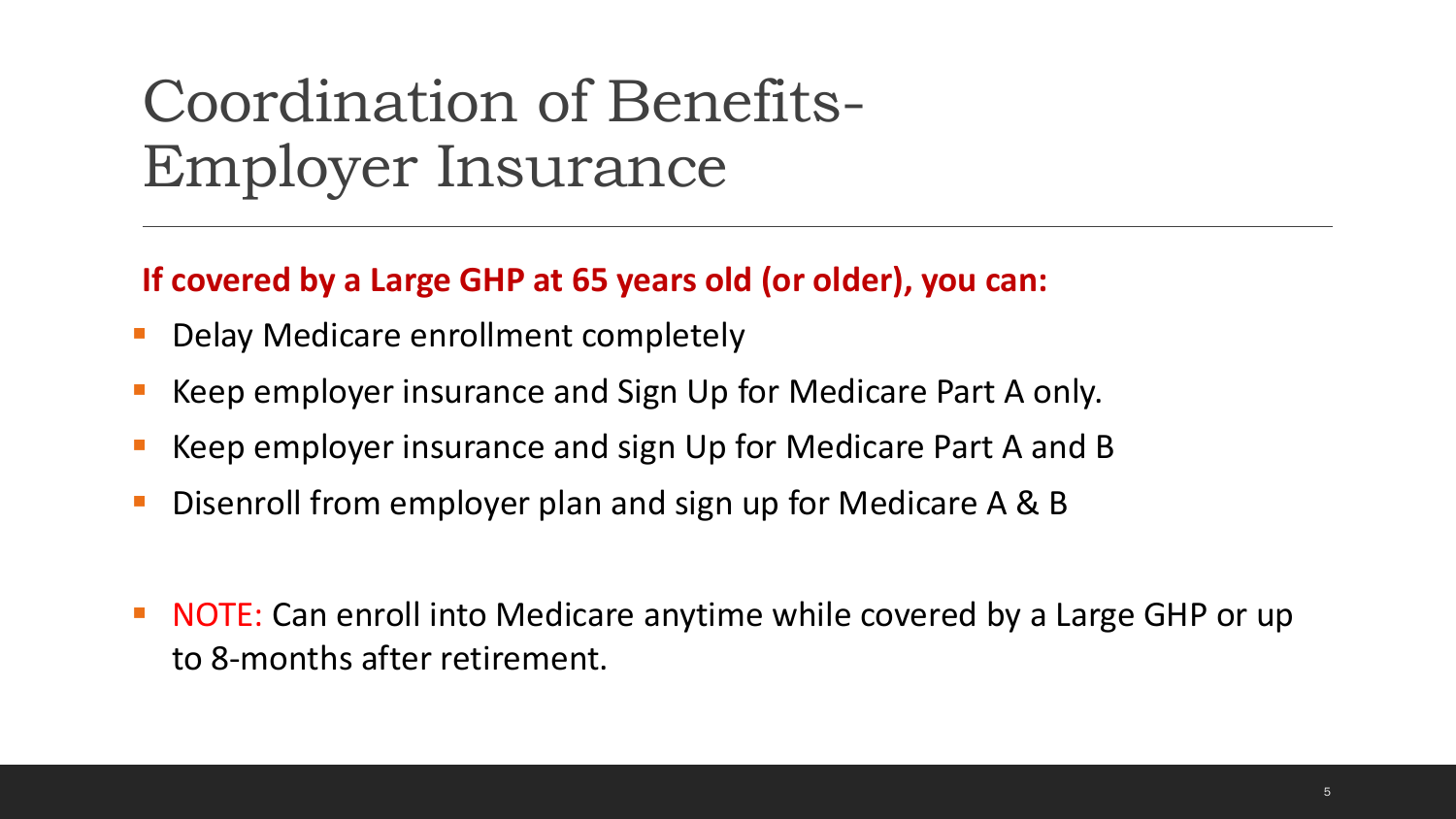#### Original Medicare-Costs

• Go to any provider that accepts Medicare in USA

COSTS:

- **Part A**  free for most people
- **Part B** premium in 2021-**\$148.50 (possibly higher dependent on income)**
- **Part D** average of \$33.06
- Medicare Supplement Plan (G)
	- **\$100-\$165, avg of \$125** at age 65 in Guaranteed Issue Period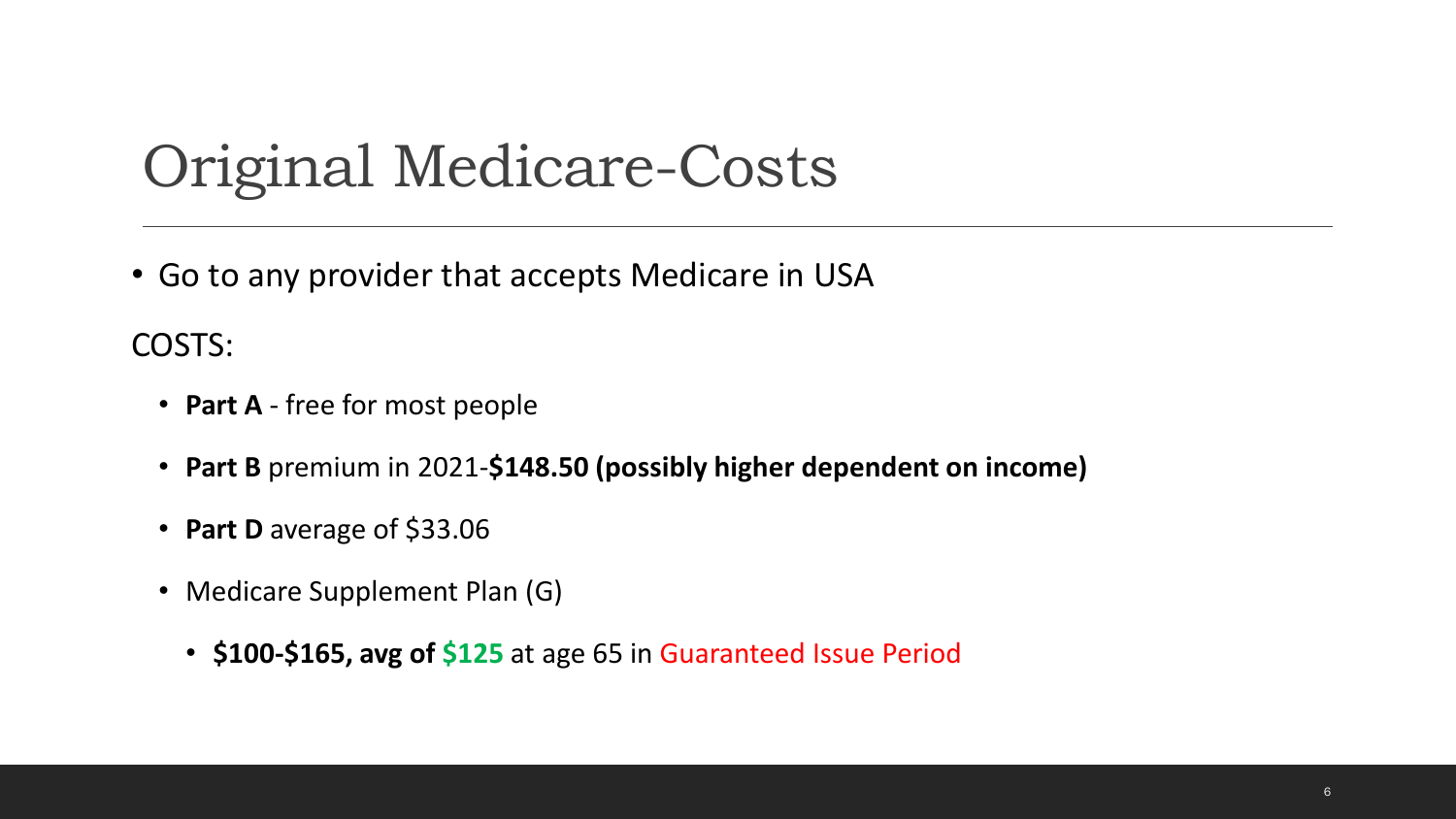### Medicare Advantage vs. Medigap

- **Medigap Plans:**
	- **Usual candidate:**
		- **Someone coming into Medicare with preexisting conditions and high medical costs**
		- **Someone not wanting to take the risk of high medical costs due to future diagnosis**
		- **Spend part of the year in a different part of the country and want the ability to see any Doctor that accepts Medicare.**
		- **Willing to pay higher monthly costs, in return have lower bills**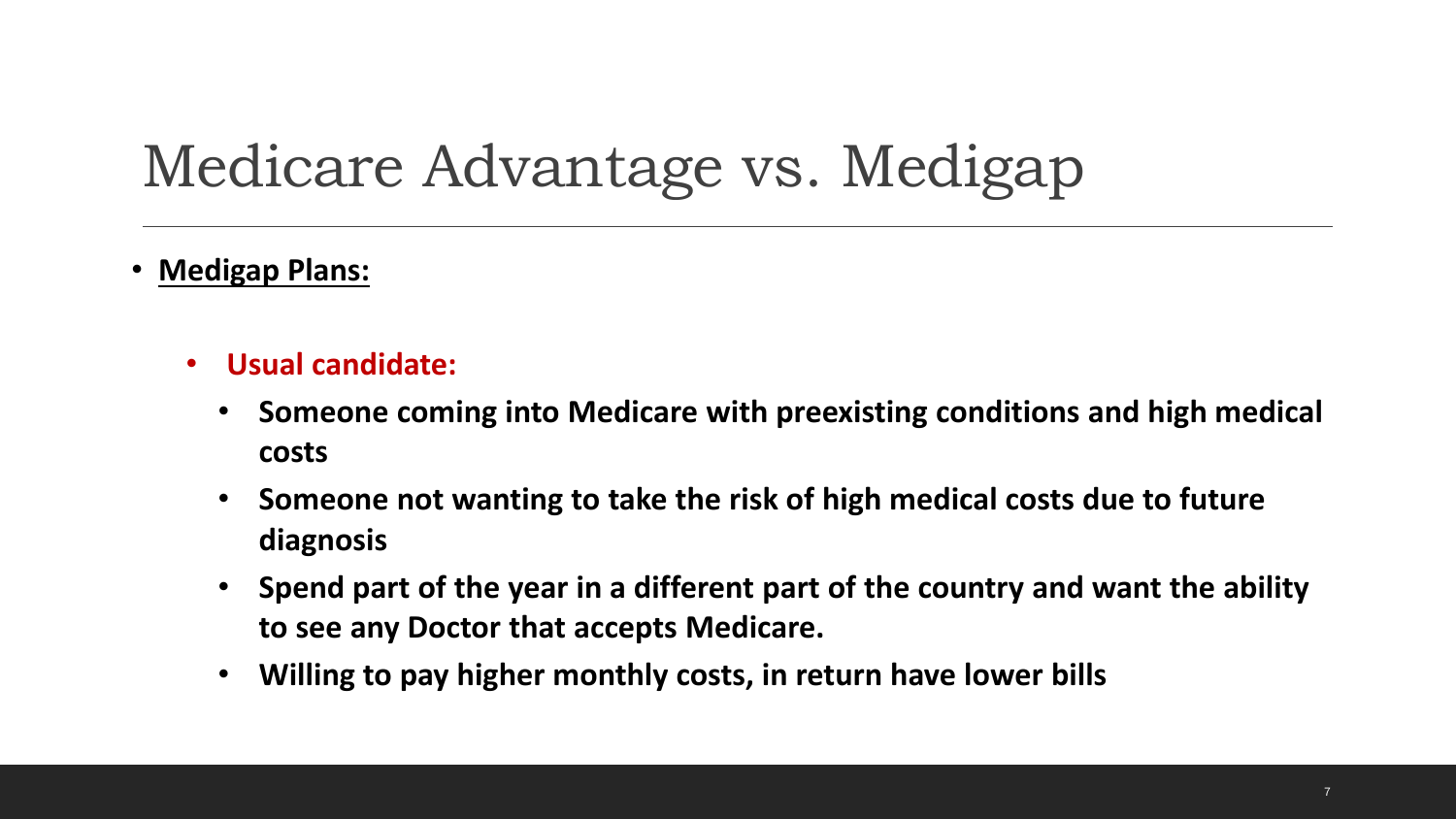#### Tammy's Law Overview and Update

Starting July 1st, 2020 all Medigap companies selling supplements to beneficiaries over 65 MUST also "Make Available" plan A to individuals under 65.

Plans and prices can be found at in.gov/idoi/Medigap Also at: 1-800-Medicare, online at Medicare.gov

Prices are currently ranging from  $\sim$ \$200-700/mo for most zip codes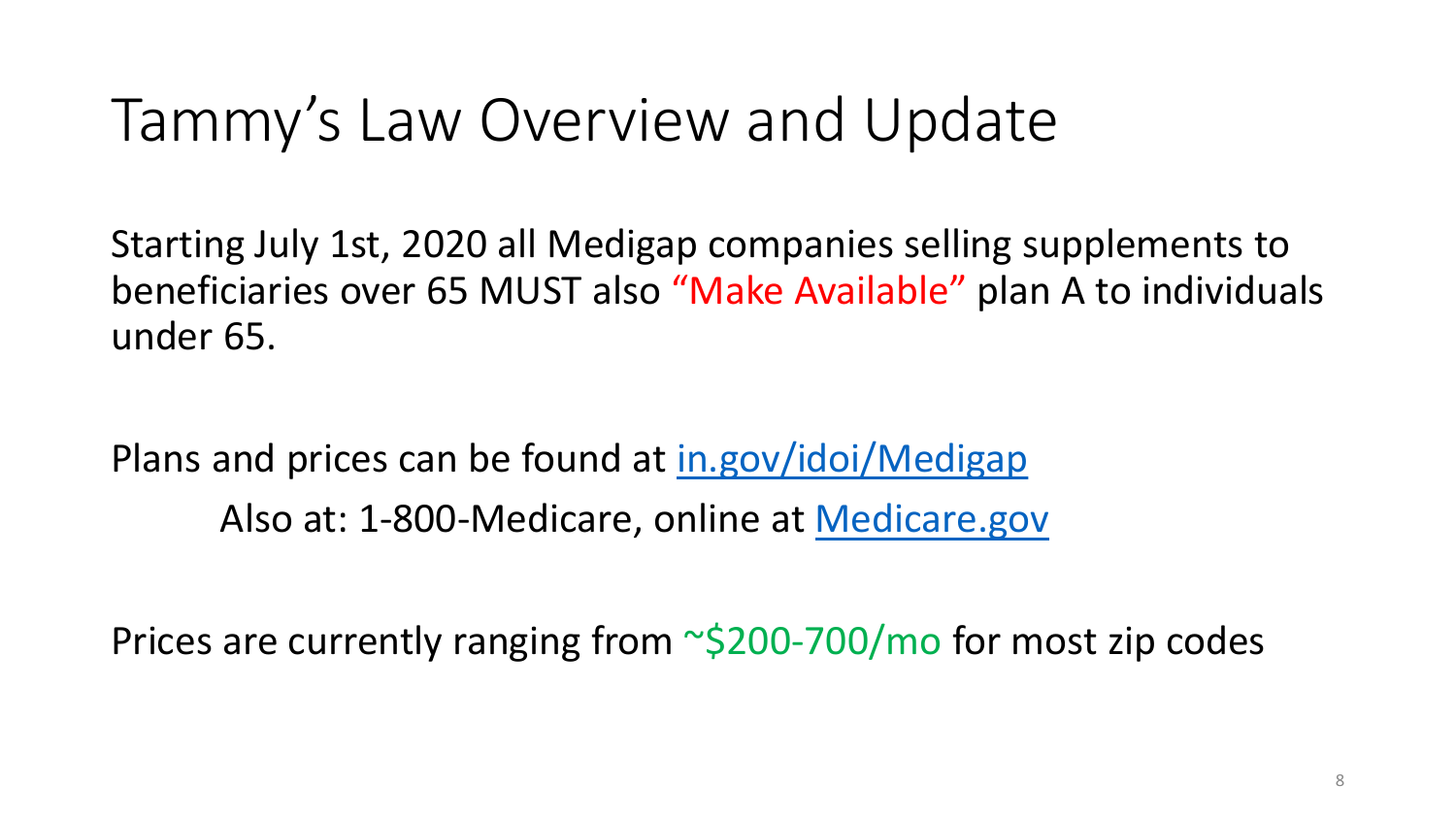#### Tammy's Law: Reminders

- Companies only must make the plan A "available". No requirement for company to sell the plan
- Under 65 beneficiaries have no Guaranteed Issue for enrollment
- Will be provided with a 6-month guaranteed enrollment period (Medigap OEP) once they turn 65
- Prices vary greatly and phone calls to the insurance companies will be best for exact pricing
- "You don't get what you don't ask for"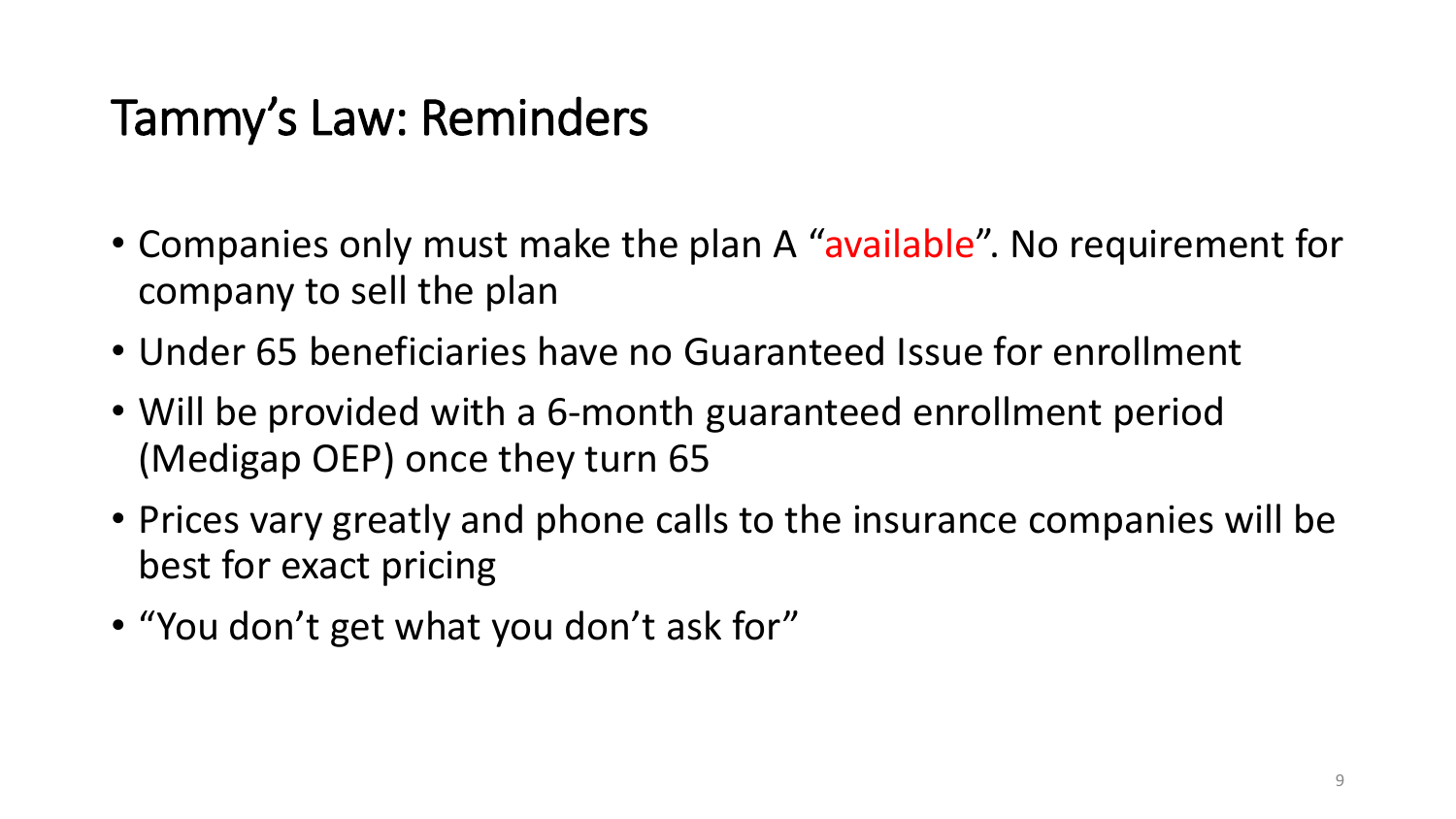#### Advantage Plan-Costs

COSTS:

- Still pay Medicare Part B premium, \$148.50
- Most enroll into plans less than \$35/mo extra
- \$0/mo extra plans available
- Out-of-pocket maximum up to \$7550, Avg. \$5100
- Additional Copays and Co-insurance
	- Use in-network providers to receive best pricing
	- **Most plans will include additional benefits: Part D coverage, dental, vision, hearing, Silver Sneakers, transportation, OTC stipend,**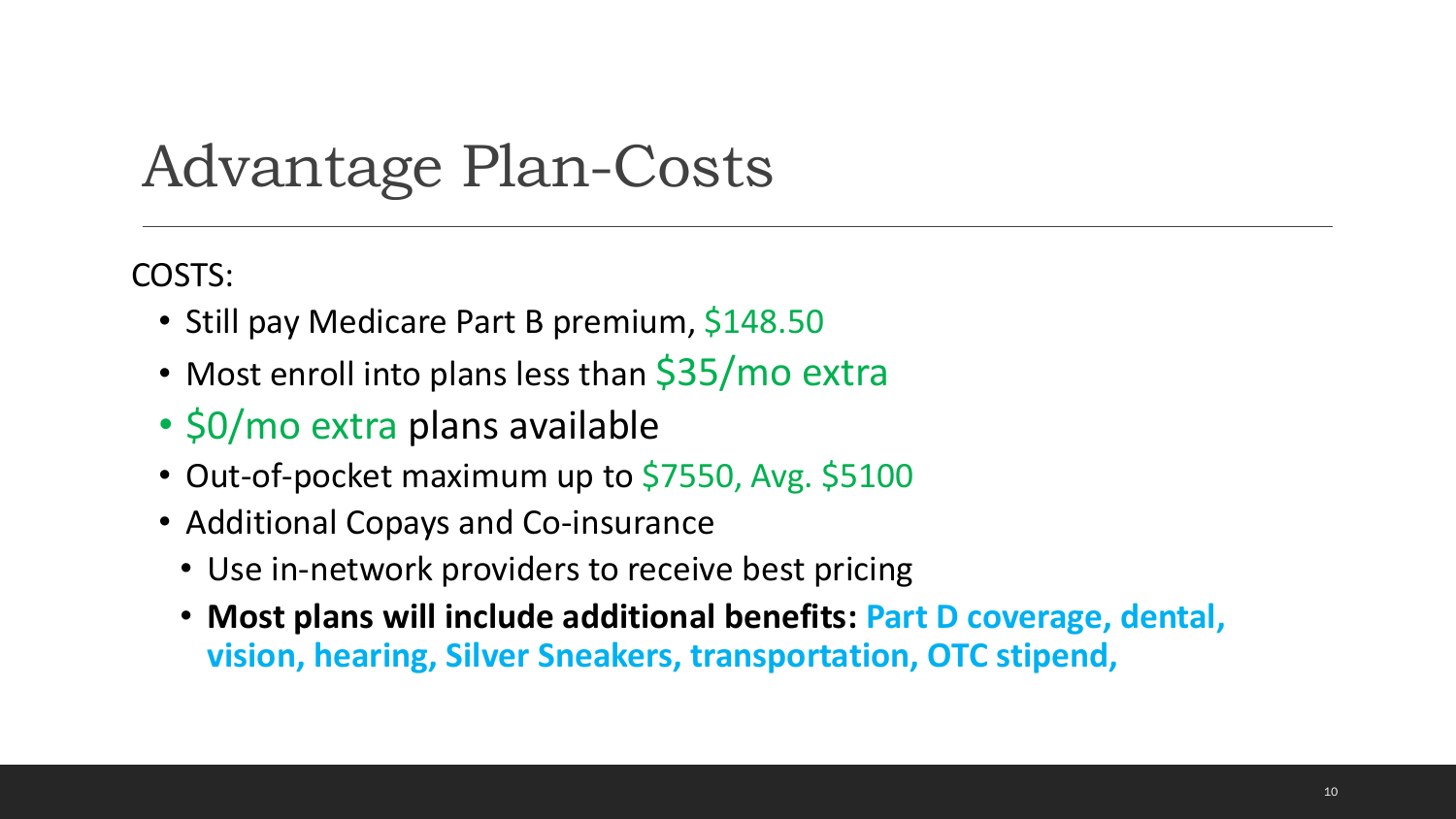#### Medicare Advantage vs. Medigap

- **Advantage Plans:**
	- **Usual candidate**
		- **Someone who comes onto Medicare healthy and does not go to the doctor or hospital often.**
		- **Assume they will continue to be healthy in the future**
		- **Financially cannot afford to pay high monthly premiums associated with Orig. Medicare and a Supplement.**
		- **Willing to stay in a smaller network of Doctors and Hospitals**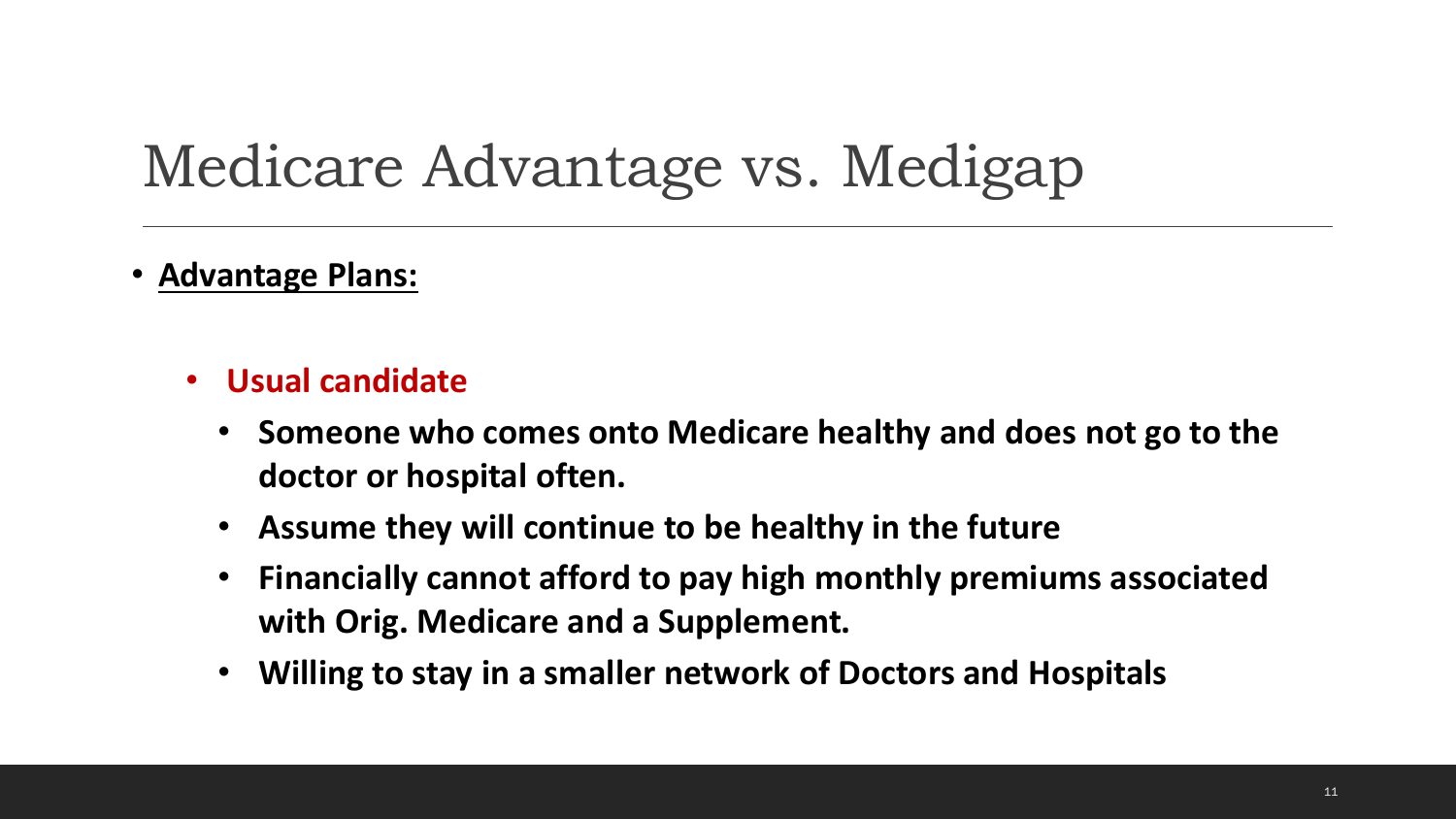#### Part D "Periods/Phases"



#### 3) Coverage Gap

You pay 25% of the cost of generic and brand name drugs, until your Total Out-of-Pocket(TrOOP) Costs reaches \$6,350. Your TrOOP=deductibles + copays/coinsurance. Important: The amount your Part D plan pays for your generic drugs does not count towards your TrOOP.

> 5) Part D periods reset January 1<sup>st</sup> and everyone starts back in the deductible phase or the initial coverage period (if no deductible on their plan).

#### 4) Catastrophic Coverage Period

You will pay \$3.60 (or 5%) for generic drugs and \$8.95 (or 5%) for brand name drugs, You remain in this period until January  $1<sup>st</sup>$  of the next year.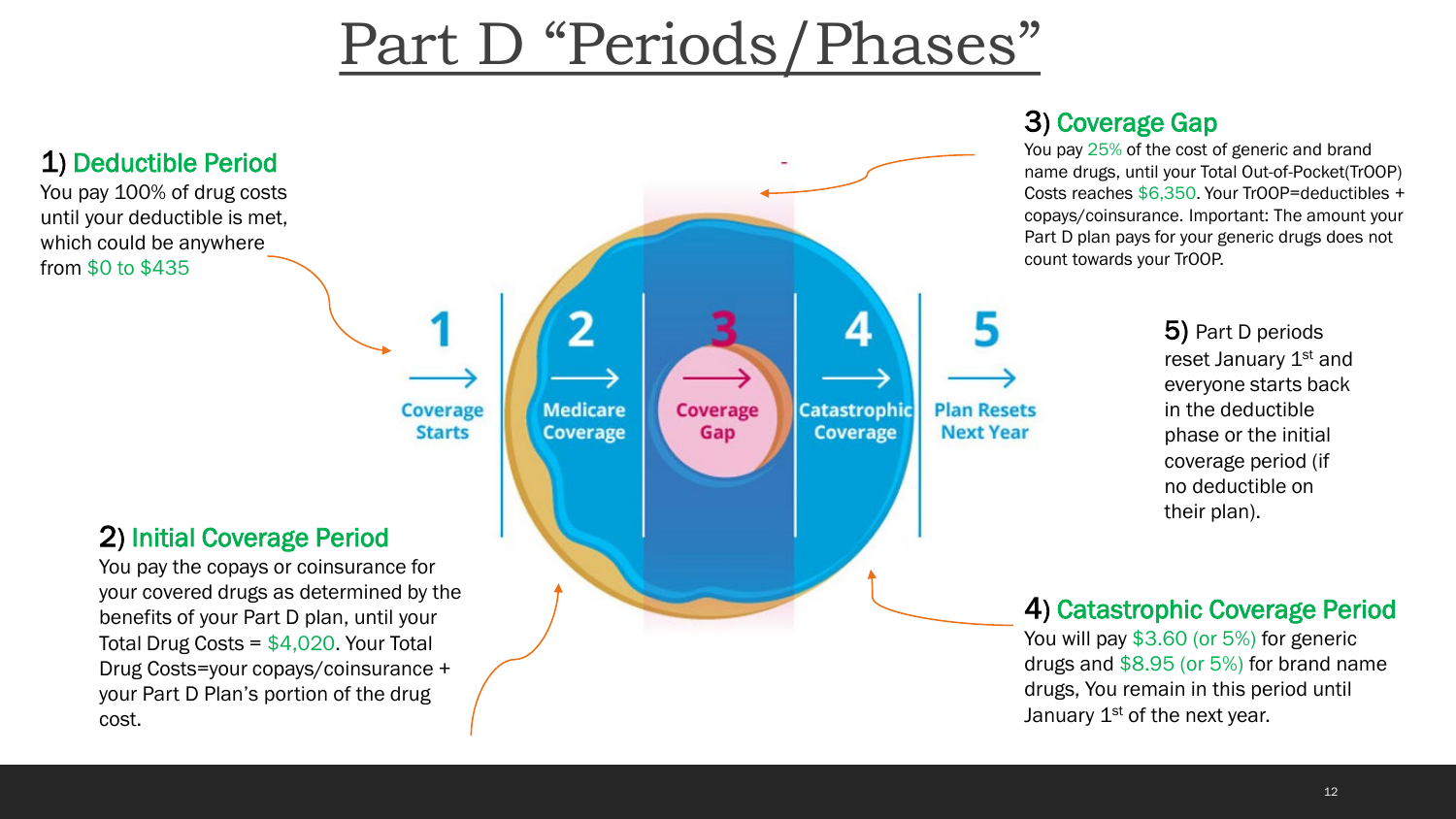### Medicare Open Enrollment

- Fall Open Enrollment
	- *October 15th-December 7th*
- Can make changes to your Medicare Plans, such as:
	- Switch from an Advantage Plan back to Original Medicare
	- Switch from Orig. Medicare to an Advantage Plan
	- Pick a new Part D plan
	- Enroll for a Part D plan for the first time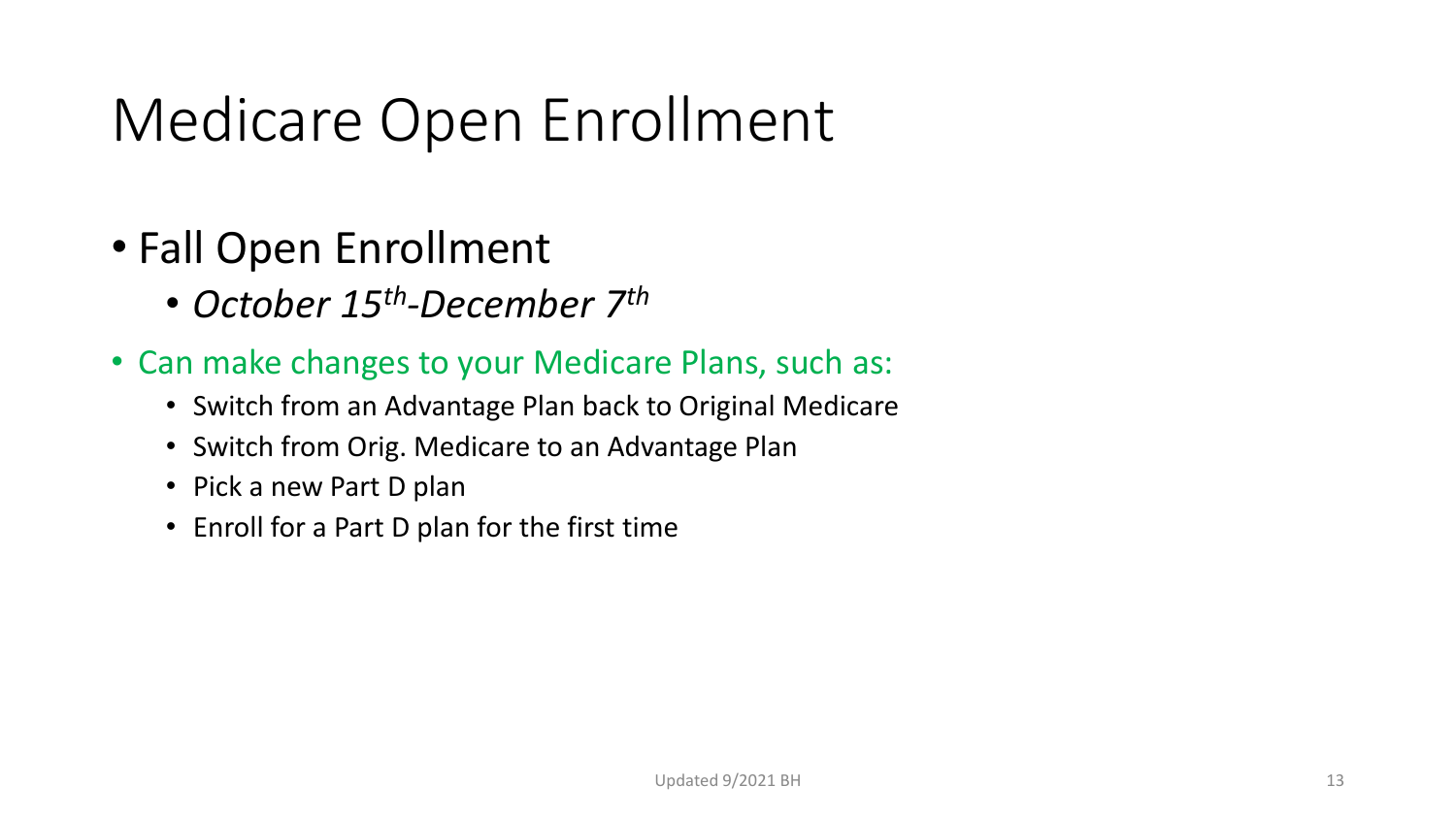#### Medicare Advantage Open Enrollment Period

- Special Enrollment Period for individuals that have an Advantage Plan on Jan. 1st
- January 1<sup>st</sup>-March 31<sup>st</sup>, beneficiary can:
	- Drop their Advantage Plan and go to Original Medicare
		- Pick up a Part D plan during this period but no "guaranteed issue" for a Medigap
	- Drop their current Advantage Plan and join a new Advantage Plan.
- One only change can be made during this period and your new plan will begin the first day of the next month after enrollment.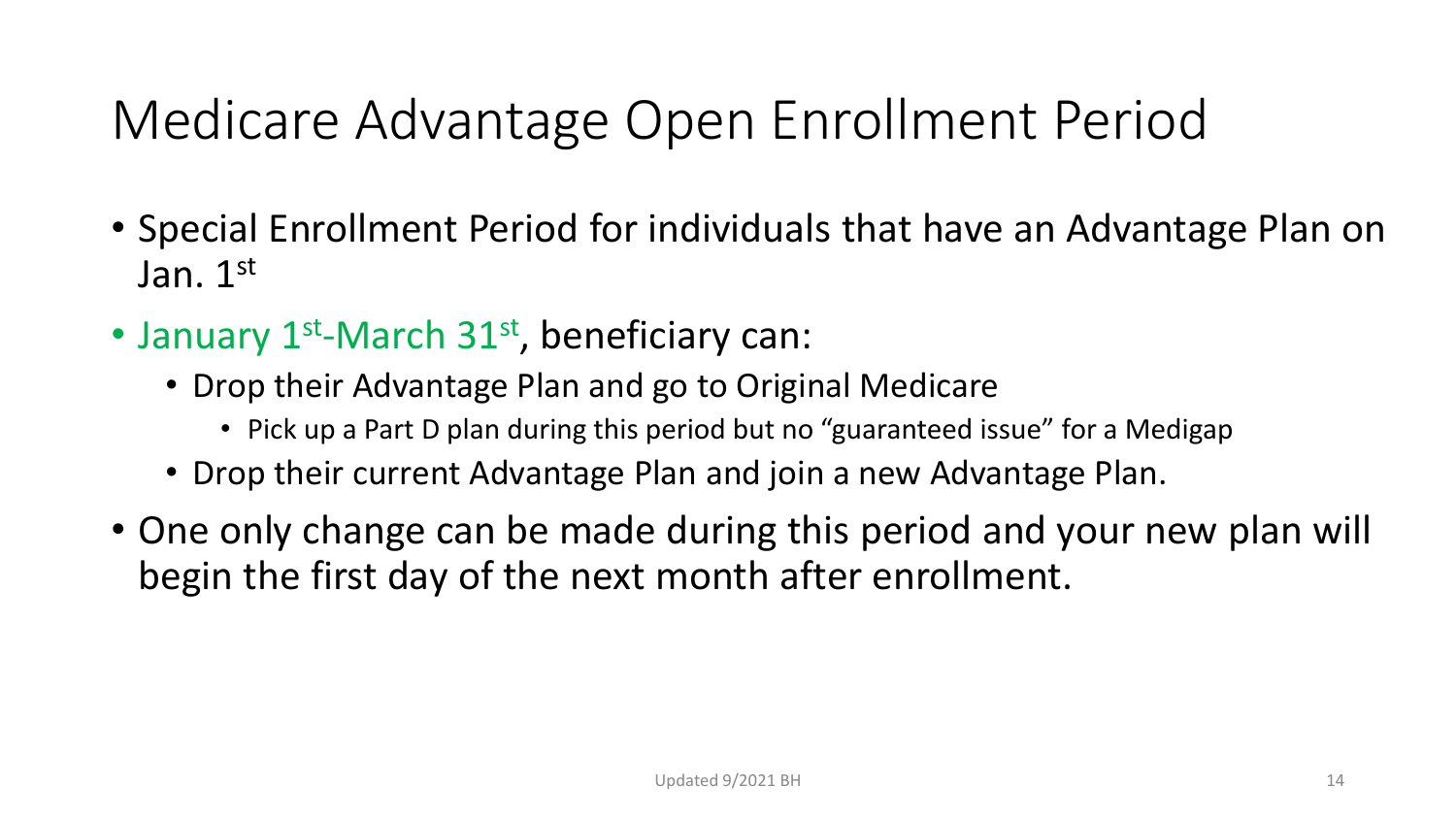#### FOR MORE INFORMATION

- **1-800-MEDICARE (1-800-633-4227)** 
	- **TTY** users should call 1-877-486-2048
- *Medicare & You 2022* handbook
- www.medicare.gov
- www.cms.hhs.gov
- Indiana SHIP telephone: I-800-452-4800